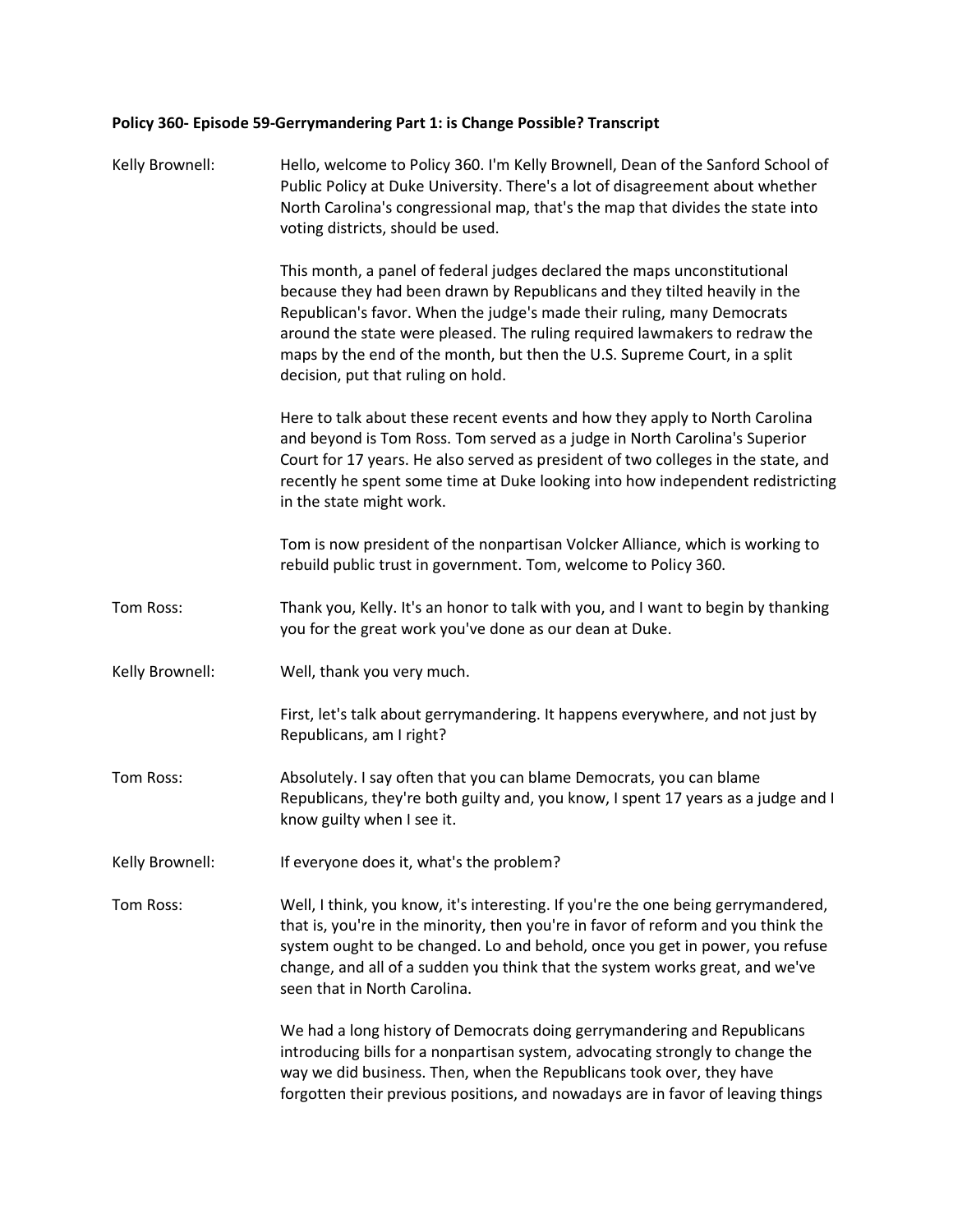|                 | like they are, while the Democrats, on the other hand, now have found their<br>way to the right answer by saying we should change the process.                                                                                                                                                                                                                                                                                                                                                                                                                                                 |
|-----------------|------------------------------------------------------------------------------------------------------------------------------------------------------------------------------------------------------------------------------------------------------------------------------------------------------------------------------------------------------------------------------------------------------------------------------------------------------------------------------------------------------------------------------------------------------------------------------------------------|
|                 | So, both sides have been a bit  We've seen a bit of hypocrisy between the two<br>sides changing their positions one way or the other, and the reason they change<br>is when they're in control they don't want to give up the power.                                                                                                                                                                                                                                                                                                                                                           |
| Kelly Brownell: | Well, it will be interesting to get your ideas on how this what seems to be<br>unbreakable cycle might get interrupted, but before we do that, how big of a<br>problem is it in North Carolina?                                                                                                                                                                                                                                                                                                                                                                                                |
| Tom Ross:       | Well, North Carolina is normally cited as if not the worst gerrymandered state,<br>certainly in the top two or three worst gerrymandered states in the Union.<br>There are other problems in Michigan and Pennsylvania, in Virginia and Georgia,<br>and lots of other states, but I think North Carolina has done gerrymandering at a<br>very high level.                                                                                                                                                                                                                                      |
| Kelly Brownell: | And how big of an effect does this have on the results of elections?                                                                                                                                                                                                                                                                                                                                                                                                                                                                                                                           |
| Tom Ross:       | Well, you know, you never know, but if you look at the  Probably the best way<br>to judge this is if you look at the total number of votes cast for congress in North<br>Carolina in 2016, 53% of those votes went to a Republican candidate, 47% went<br>to a Democrat candidate.                                                                                                                                                                                                                                                                                                             |
|                 | And, so, it was pretty balanced, you know? If you have 13 seats, like we do, you<br>would expect with that vote division to come out with seven Republican and six<br>Democrat, but what you came out with was 10 Republican and three Democrat.<br>So, clearly, the way the maps were drawn created that imbalance. And I think,<br>you know, you can look back in history and see the same kind of activity by<br>Democrats to try to protect seats for them.                                                                                                                                |
| Kelly Brownell: | So, how do you know the gerrymandering is responsible for that, rather than<br>just, say, the state tilting in one direction or another? And what's to say that<br>wouldn't have been the outcome of elections anyway?                                                                                                                                                                                                                                                                                                                                                                         |
| Tom Ross:       | Well, again, I think you have to look at the way the total vote was cast, and, you<br>know, if only  If 53% of the people voted for a Republican candidate that<br>would not be the kind of majority that would result in 10 seats. So, you have to<br>assume that if the maps were drawn fairly that that might be done in a different<br>way. And we actually did a project at Duke that helped demonstrate that there<br>was a better way, there is a better way, that you can create fair districts, and<br>that the outcome will be more politically aligned with the way the voters are. |
| Kelly Brownell: | And we'll be talking about that, but before we do, people talk about partisan<br>gerrymandering and racial gerrymandering, and historically the courts have not<br>been open to considering questions based on partisan gerrymandering, only<br>racial gerrymandering. Why is that?                                                                                                                                                                                                                                                                                                            |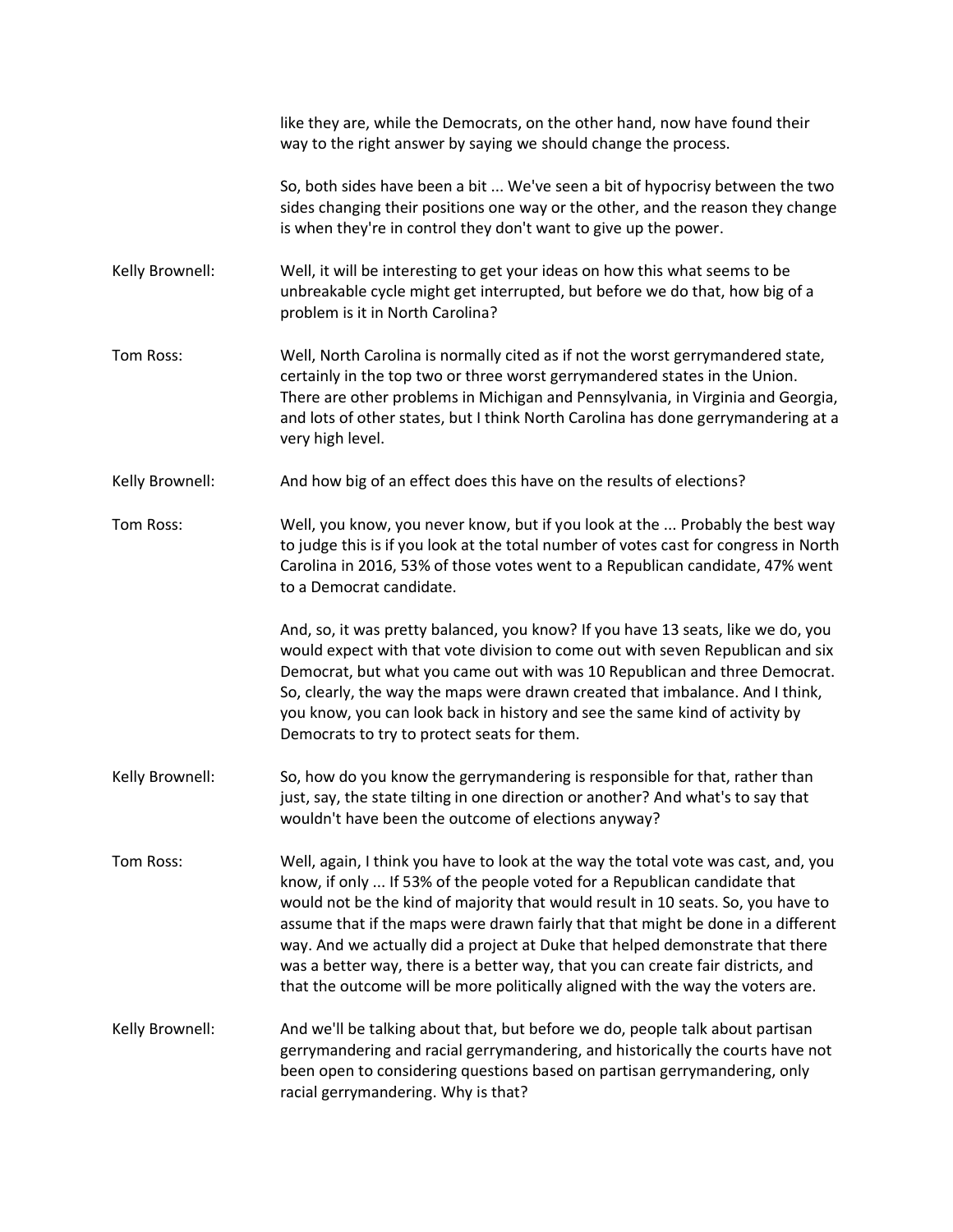| Tom Ross:       | Well, you know, there's a long-held tradition in the courts that they don't take<br>up what they call political questions. That's been a doctrine of the courts in our<br>country really since our founding. The theory is that, you know, you have three<br>independent, separate branches of government, and that when it's a political<br>question that ought to be handled by the political branches, both the executive<br>and the legislative branch, and not by the courts, which are really not a political<br>body.                                                                                                                                       |
|-----------------|--------------------------------------------------------------------------------------------------------------------------------------------------------------------------------------------------------------------------------------------------------------------------------------------------------------------------------------------------------------------------------------------------------------------------------------------------------------------------------------------------------------------------------------------------------------------------------------------------------------------------------------------------------------------|
|                 | But I think we've seen, historically, where the line becomes gray between what<br>is clearly a political question and what is a potential constitutional violation. You<br>know, maybe one good example, just point out in history, is a case, Baker vs.<br>Carr, in 1962, which was the Supreme Court of the United States deciding that<br>however you drew districts that there had to be pretty close to, as near as<br>possible, proportionality by population among each district. In other words,<br>each district needed to have about the same number of voters so that each vote<br>would count the same, and to do otherwise would be unconstitutional. |
|                 | And I think, you know, that was clearly dealing with the issue of drawing<br>districts, which one could argue is a political question, but it was also a pretty<br>important constitutional principle for this country that we want each vote to<br>count, and that we want each vote to count generally equally.                                                                                                                                                                                                                                                                                                                                                  |
| Kelly Brownell: | So, Tom, is that landscape changing with the most recent court decisions about<br>Are courts now willing to take into account partisan issues?                                                                                                                                                                                                                                                                                                                                                                                                                                                                                                                     |
| Tom Ross:       | Well, certainly we've seen some decisions that reflect a possible change. We<br>don't have a case from the Supreme Court yet, although it's very likely we will<br>have one this spring, but we've seen, you know, a federal court in Wisconsin<br>throw out legislative maps based on partisan gerrymandering.                                                                                                                                                                                                                                                                                                                                                    |
|                 | We've seen partisan gerrymander attacks on congressional districts in Maryland<br>by the Republicans claiming the Democrats had gerrymandered. And in our own<br>state, in North Carolina, we have a case now, handed down earlier this month,<br>in which a three-judge panel, federal judges, rules that the North Carolina<br>congressional maps were drawn with partisan intent and partisan effect, and<br>that that violated the constitution as a violation of equal protection.                                                                                                                                                                            |
|                 | And then most recently the Supreme Court of Pennsylvania threw out the<br>congressional maps in Pennsylvania on the grounds that they, too, were drawn<br>for partisan advantage, and that that violated the Constitution. And, so, we are<br>beginning to see courts take up this issue and decide it based  That there can,<br>in fact, be extreme partisan gerrymandering that requires some constitutional<br>remedy.                                                                                                                                                                                                                                          |
|                 | Two cases, now, the Wisconsin case and the Maryland case, are in the hands of<br>the Supreme Court. The Wisconsin case has been argued. I think the Maryland                                                                                                                                                                                                                                                                                                                                                                                                                                                                                                       |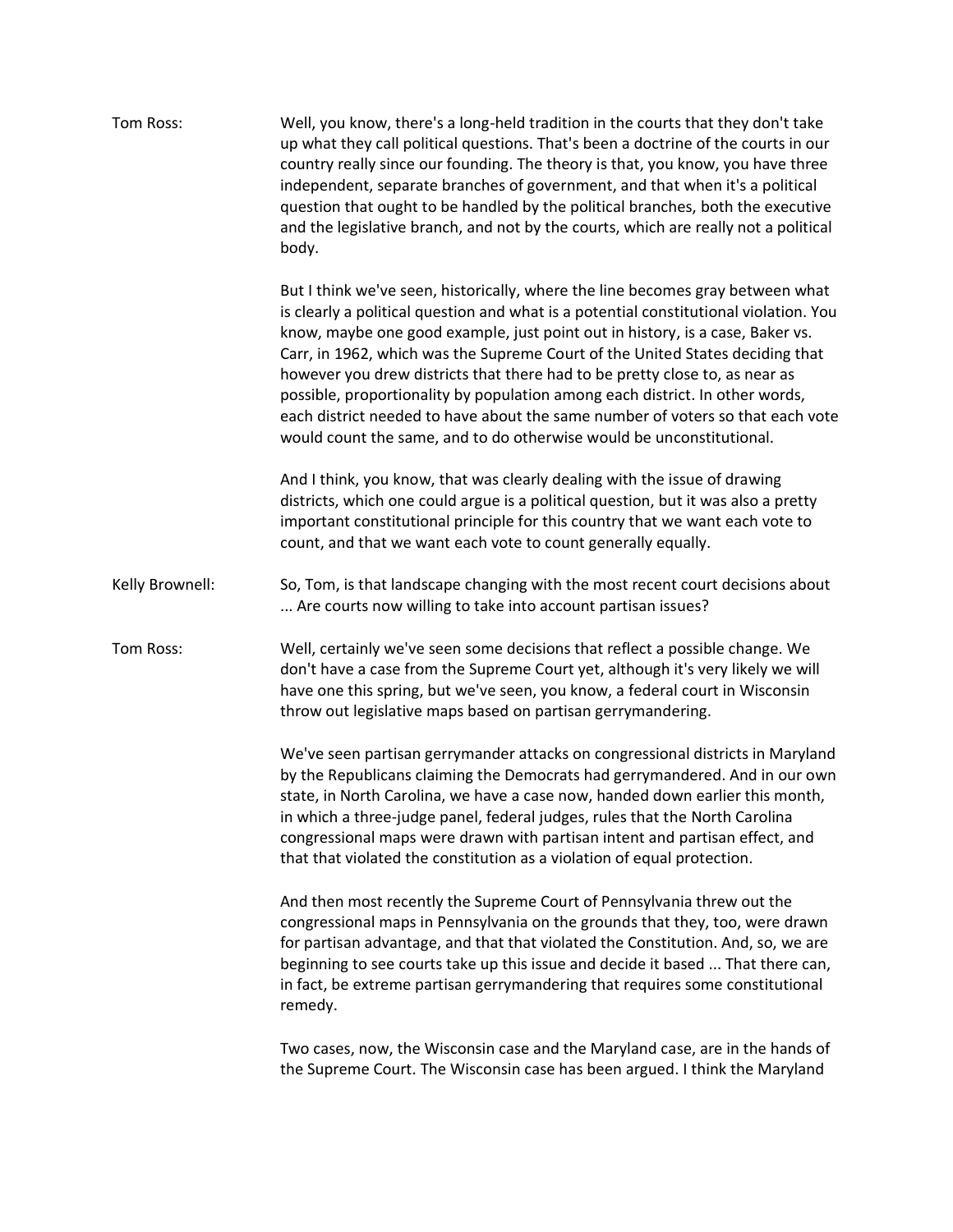|                 | case is scheduled, if it hasn't already been argued, it's scheduled to be argued<br>before very long. Most people anticipate a decision in those cases by June.                                                                                                                                                                                                                                                                                                                                                     |
|-----------------|---------------------------------------------------------------------------------------------------------------------------------------------------------------------------------------------------------------------------------------------------------------------------------------------------------------------------------------------------------------------------------------------------------------------------------------------------------------------------------------------------------------------|
|                 | It's certainly possible that the Supreme Court could decide to expedite the<br>appeal of the North Carolina case, and bring it up, and allow it to be briefed, and<br>argued, and included in the decision that comes down later this term, assuming<br>one does come down. So, that's a possibility, or they could simply leave the stay<br>in place pending the outcome of the cases now pending.                                                                                                                 |
| Kelly Brownell: | Tom, given the current composition of the Supreme Court, how would you<br>expect them to react if they heard a case?                                                                                                                                                                                                                                                                                                                                                                                                |
| Tom Ross:       | Well, I don't think you ever know with the Supreme Court, that's what makes it<br>interesting as a place to be an observer and to watch how they act, but I think<br>we have seen, in decisions in the past, you know, the beginnings of  Certainly<br>some statements by some of the justices, that show a beginning of a willingness<br>to consider this issue.                                                                                                                                                   |
|                 | You know, Justice Kennedy, for example, and intimated that if you have extreme<br>partisan gerrymandering, and if you can bring to the court some objective<br>measure of how you can determine what's too much gerrymandering, then the<br>court might be open to hearing an argument that that is unconstitutional. There<br>seems to be, probably, four justices that are open to hearing this and<br>determining that it's not a political question, that it is indeed a potential<br>constitutional violation. |
|                 | You have a couple of others that seem pretty firmly of the view that it is a<br>political question. I'm not sure, you know, that we necessarily know where the<br>other three justices are, but, you know, Justice Thomas has made some<br>statements that, you know, you could interpret to show that he's open to<br>considering this. On the other hand, that would not be a position you would<br>think he would likely take.                                                                                   |
|                 | So, I think it's hard to know. I think a lot of people, a lot of legal scholars that<br>know more than I do, think it's a four-four split with Justice Kennedy being the<br>likely deciding vote.                                                                                                                                                                                                                                                                                                                   |
| Kelly Brownell: | So, let's talk about the gerrymandering project that you ran here at Duke. How<br>was the project set up?                                                                                                                                                                                                                                                                                                                                                                                                           |
| Tom Ross:       | Well, we did it along with Common Cause and, you know, let me say that it has<br>been a very high honor for me to be the Terry Sanford Distinguished Fellow in<br>Public Policy for the last two years, and I'm still in that role, and still doing a lot<br>of work around redistricting with Duke, and have been thrilled to have had the<br>opportunity to work on this issue.                                                                                                                                   |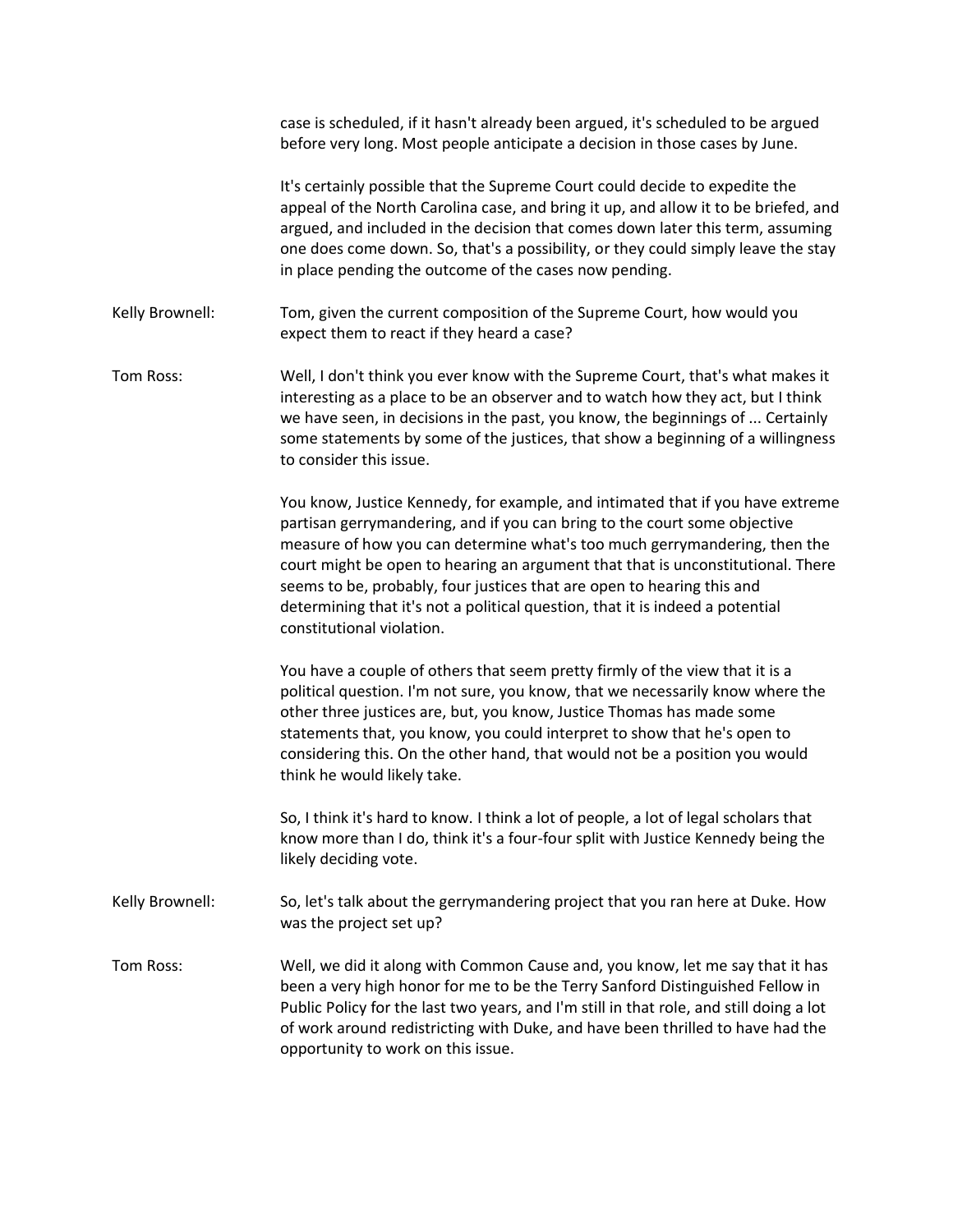When I first came I was approached by Common Cause with the idea of doing a simulation of what it would be like to do redistricting with an independent commission that only considered factors that did not include any political information. That is, it did not include party registration, did not include voting history, but simply were based on nonpartisan criteria.

You know, I thought it was a great idea. It was a great educational opportunity for the students at Duke, and perhaps for some of the faculty as well. It was a great educational opportunity for the public, and I think it was a good education for some policymakers.

So, we did a three-part series. The first meeting was a public meeting in which we brought together 10 retired judges and justices, five of whom, by the way, had been chief justices of the Supreme Court, one had been an associate justice on the Supreme Court, then we had two Court of Appeals judges and two trial judges. And those ten judges were divided, five had run for office as Republicans and five had run as Democrats. So, it was as close to we could get as a nonpartisan or bipartisan group that could consider nonpartisan redistricting.

In that first meeting we did a lot of education, you know, with the intent of educating the judges but really, more broadly, trying to use that as a mechanism to educate students, faculty, and the public. So, we brought in a demographer, we had some legal experts talk about the restrictions that the Voting Rights Act places on redistricting. We had a long discussion about what it means to have one person, one vote, what does Baker vs. Carr really mean in terms of the variance in population that might be allowed. It was a, I think, an educational day.

It was a good day, and then the second session was designed for the judges to draw the maps. So, we had some software for them to use. We had legal experts. We divided them into two teams, and each of the two teams was asked to draw a congressional map using the software program and using, as their criteria, simply that the districts had to be compact as possible, that they had to be contiguous, that they could not consider voting history or party registration, nor could they consider the ... Where incumbents lived.

And, so, we had the two judges draw the maps. One of them we instructed to start in Mecklenburg and Wake Counties, because those two counties are too large to have a self-contained district, they have to be split because of their population size. And we had the other team start out West.

They drew two maps. We, you know, displayed those maps to the entire group at the end of the day, told them that we would want to bring them back together after we verified that the maps, indeed, would comply with the Voting Rights Act and with one person one vote, and that we would be asking them, then, to vote on which map they wanted to adopt.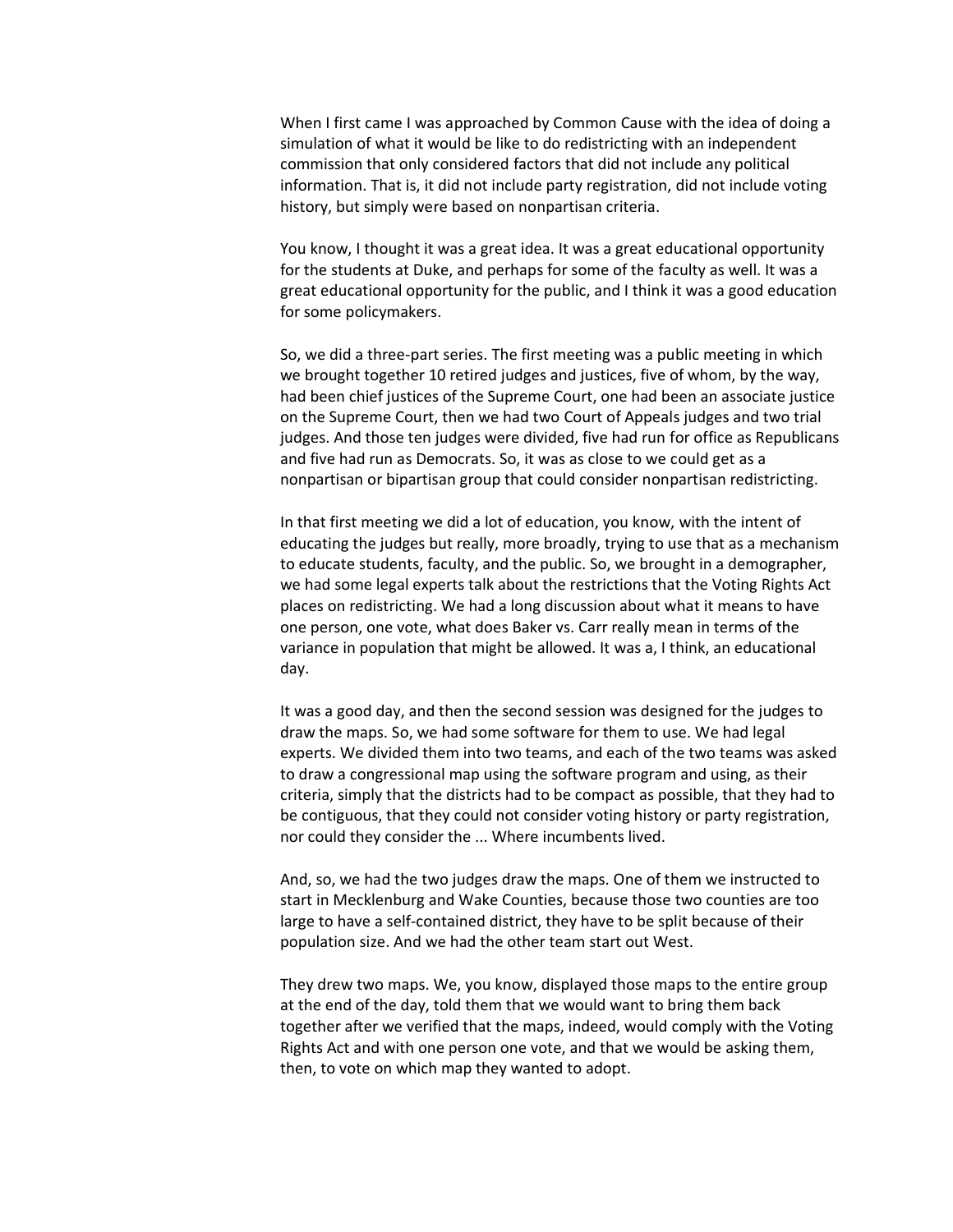|                 | So, we had a third session. In the meantime we ran the maps through the<br>legislative software that the legislature uses to be sure that they comply with<br>the Voting Rights Act, as best can determine that, and to be sure that the map<br>that came out was one that would withstand scrutiny in terms of being fair and<br>in compliance with the law.                                                                                                                                                                                     |
|-----------------|---------------------------------------------------------------------------------------------------------------------------------------------------------------------------------------------------------------------------------------------------------------------------------------------------------------------------------------------------------------------------------------------------------------------------------------------------------------------------------------------------------------------------------------------------|
|                 | We brought the two maps back to the judges and asked them to vote. They had<br>a long discussion and ultimately opted to vote in secret ballot, and we did end<br>up with a majority adopting one of the two maps.                                                                                                                                                                                                                                                                                                                                |
|                 | We then had a press conference at the legislature to share the map and talk<br>about the process with  We had a number of legislators that were present, but<br>we also had a lot of press and the public there, and I think it was a really good<br>opportunity to keep the issue alive, to explain to people there is a better way to<br>do this. There's a way to let the  You know, to let voters pick their politicians<br>instead of what a lot of people think is happening now, which is the politicians<br>are picking their own voters. |
| Kelly Brownell: | Tom, how did the legislators react to this?                                                                                                                                                                                                                                                                                                                                                                                                                                                                                                       |
| Tom Ross:       | Well, I think, you know, it was interesting. You would expect those people who<br>were supportive of partisan redistricting, not many of them showed up. Those<br>that are interested in nonpartisan process came. I think they were delighted to<br>see that this is possible, and that it actually wasn't that difficult to do, and, you<br>know, we had a number of questions from them.                                                                                                                                                       |
|                 | And, by the way, there are a number of Republican legislators that support a<br>nonpartisan process. This is not a strict party line kind of situation at all. And<br>certainly, in the public, if you look at registered voters, both Democrats,<br>Republicans, and independents, all three of those groups, by large majority,<br>support a nonpartisan redistricting process.                                                                                                                                                                 |
| Kelly Brownell: | So, Tom, how does this cycle get interrupted? Because just take North Carolina<br>as an example, the Democrats are feeling stung by the Republican's redrawing<br>of the maps. If the Democrats come into power then the Republicans  Then<br>they're going to want to do the redistricting themselves, the Republicans will get<br>stung, and this cycle just continues as people come in and out of power. How in<br>the world does this get interrupted?                                                                                       |
| Tom Ross:       | Yeah, we've certainly seen that pattern for many, many years in North Carolina<br>and in most states, actually, and I think the way it gets interrupted is the people<br>have to speak out. And we've seen that in several states, Arizona, California, for<br>example, where they have citizen referendums, and they put citizen<br>referendums on the ballot and they passed overwhelmingly requiring<br>nonpartisan redistricting.                                                                                                             |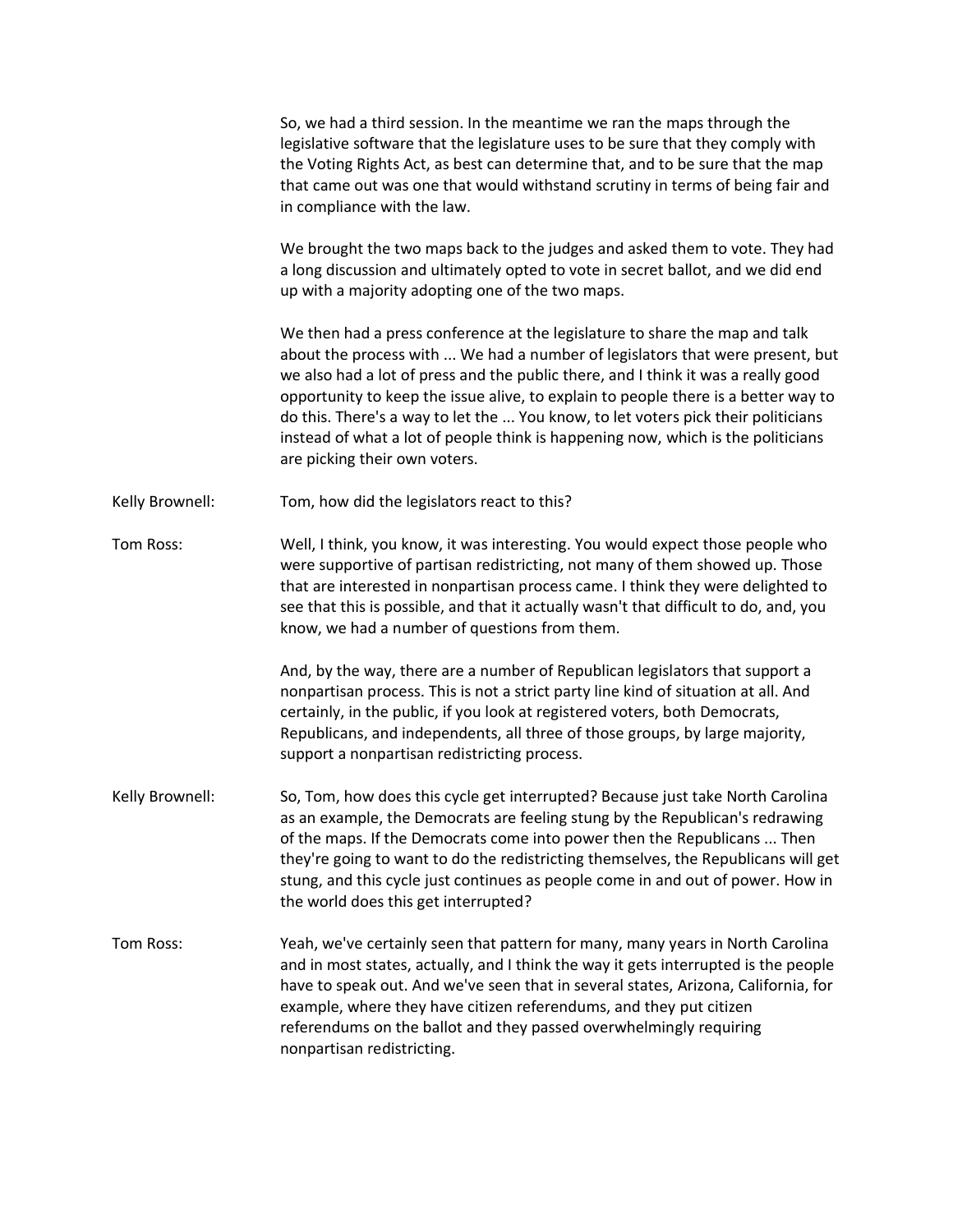North Carolina doesn't have a citizen referendum process, but we do have a constitutional process where you can amend the constitution. And I think the best solution, at least from my perspective, is to have a constitutional amendment put before the voters that would require a nonpartisan redistricting process. Put that in the Constitution, where it becomes very hard for either party to change it.

Therefore, each party can trust that there is going to be, indeed, a nonpartisan process. And I think the key to that process is simply avoiding the use of any kind of data, voting history data or party registration data, that allows people to know how the various voters in various places are going to vote. That way they, you know, I think you can avoid the partisan gerrymandering no matter who draws the maps.

But it may be that an independent commission would also be very helpful. You know, you often get into a squabble about who ought to appoint the people on the commission, and, you know, how many should be on the commission, and how many from each party, should independents be represented, all that. I think that's an interesting and healthy debate, but I don't think it's near as important as what the criteria are for how you draw the districts.

So, I hope that the people of North Carolina are tired of this, they're tired of the uncertainty, they're tired of the massive amounts of money that get spent on litigation. I mean, think about the fact that this is 2018 and we're still litigating maps based on the 2010 census, and are likely to be litigating them maybe until the end of the decade.

So, you know, I think people are frustrated by it. So, if we can convince people that we need a constitutional amendment, and they can convince their legislators to let the people decide, you know, legislators don't have to vote for or against it if they choose not to, but if they'll put it on the ballot and let the people decide I think that's the solution for North Carolina.

- Kelly Brownell: Well, and your work has been so instrumental in helping move the state, and the nation, toward that kind of a goal. Let me ask you about a speech you gave here at Duke not too long ago, the Terry Sanford lecture, where you ... So, you said, and I quote, "I believe that a case can be made that our democracy is, at this very moment, inching towards failure." What did you mean by that?
- Tom Ross: Well, I mean, I think one of the problems with gerrymandering is that the vote of many, many people really doesn't count. If you are a Republican and you're put in a gerrymandered Democratic district in which there is a closed primary, the winner of that election is going to be determined in a Democratic primary and you, as a Republican voter, can't vote in that primary, and when the general election comes around, even if there is a Republican candidate, they don't have a chance because it's been gerrymandered so carefully to ensure Democratic victory.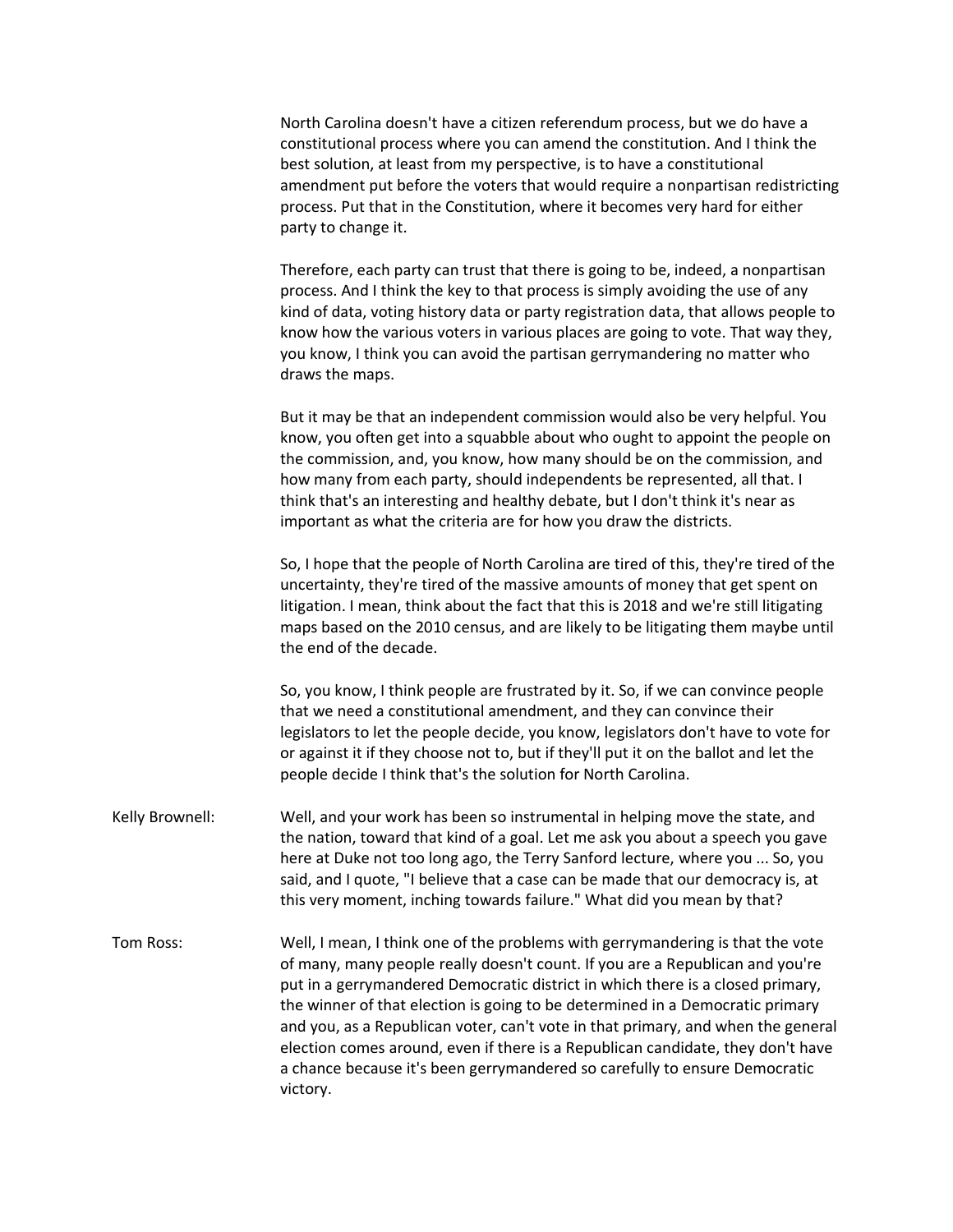Same is true is you're a Democrat in a Republican district. The worst case is for the independents, doesn't matter what district you're in if the outcome is going to be decided in the primary you're left out of the process. And I think we've seen, over the last number of years, there are polls that reflect this, that increasingly voters are becoming disengaged. They no longer believe that their vote counts.

You don't need to look very far to see that, just look at voter turnout data. And even in the very, very hotly contested 2016 presidential election, I think people are surprised to learn that less than half of eligible voters in America voted in that presidential election. Less than half.

You know, any form of government depends upon the support of the people, and if the people are disillusioned, if the people don't trust the government any longer, if they don't trust the democracy in the way its working, if they feel like they've been left out of the democracy, then at some point they no longer really are inspired to support and be vigilant about protecting the democracy. And if you're not, it does have the ability to end, to crumble, and to move to a different form of government.

We've seen in our world history a number of different countries with different forms of government that have seen those forms of government fail for one reason or another, and democracy is no different. It's not here forever. You know, we didn't create it in our constitution and have a right to it being here forever, it can fail, and the fastest way to failure is for the public to lose confidence in the way it works, and I'm afraid that's what's happening right now.

Kelly Brownell: So, Tom, looping back to the work that you did in North Carolina, in our next episode of this podcast we're going to talk with Duke Math Professor Jonathan Mattingly, and I know he and his students have been testing, and working with you, on the competitiveness of variations of the district that your team drew up. I imagine his work must have been very helpful to you.

Tom Ross: Oh, extremely helpful, and I think one of the few really good things I've done is to get Jonathan involved in this in a very direct way. He had had an interest in it before, and I had read some of his material, but I went to see him for the express purpose of seeing if he could help me figure out a easy way to test for extreme partisan gerrymandering to be able to show, graphically, that it was possible to do this in a much fairer way.

> And he and his students came up with a very, you know, I think, easy to explain and easy to depict, in a graph, system that allows you to test for extreme gerrymandering. And I think he explained to me that he used a Monte Carlo algorithm, which I wouldn't have thought of because I don't even know what it is, but he can think of things like that because he's a brilliant, brilliant guy and very interested in this issue.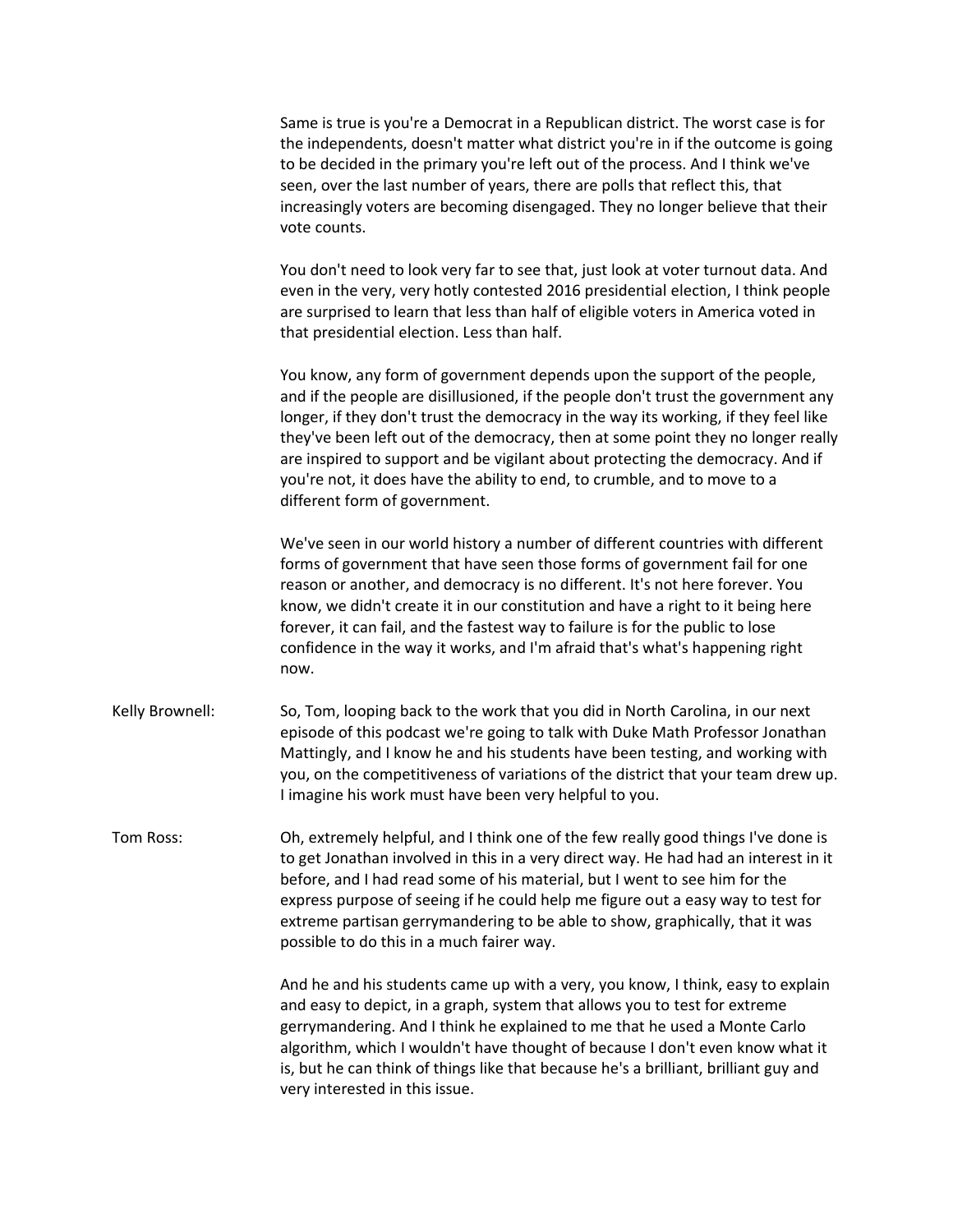His work, Kelly, has been so important that he was called as a witness in the North Carolina case, and if you read that 207 or 17-page opinion you will see his name spread all through that opinion, because the judges relied heavily on his testimony. And the reason his testimony was so important is because it is a way, an objective way, if you remember what I said from Justice Kennedy, that you need an objective way to show that partisan gerrymandering has gone too far.

And that's what Jonathan's work allows you to do, and I'm so thankful that he's been involved, and so thankful to Duke that I was able to be there, and to get to know him, and to work with him. And, as you know, we've had, now, two national conferences at Duke, one in which we invited a number of people from around the country that were working on this issue, whether they were academic scholars such as Nick Stephanopoulos, who is at University of Chicago and came up with the methodology used in the Wisconsin case, or ... And other academic folks from around the country, as well as advocates on this issue.

And then, the second conference Jonathan put together for ... Really, for computer scientists and mathematicians that are focused on this issue and how you can test for partisan gerrymandering. And, so, Duke has had a very important leadership role, and the Sanford School particularly, I think, has taken an important leadership role through [inaudible 00:24:15] and through your support.

And I think ... I'm very grateful, and I think it has really made a difference. We'll see if it has been the key difference when the courts end up deciding our case, but I think it's no question that it's moved the needle significantly.

Kelly Brownell: So, Tom, let me end with a question. I'm reading your mind here, but I'm guessing you're optimistic about where this is all going given that mathematicians are working with political experts and legal experts like you, there's much more attention to this issue in the press recently, and the court decisions seem to be showing a willingness of the court to change the way they're looking at things. Does this argue for a positive future?

Tom Ross: Well, I'm always optimistic, and I think that, you know, we are seeing a lot of positive signs. You know, when you've had, now, four or five courts that have accepted the idea that partisan gerrymandering can go beyond a simple political question into an unconstitutional act, that's certainly a positive sign.

> I think you have seen the voters ... You know, one of the things I've been able to do with Duke is go around the state and co-sponsor ... Duke has been great in co-sponsoring events with the League of Women Voters, and with other nonpartisan organizations, so that I've been able to go and talk about redistricting.

And, you know, I've given a lot of talks in my time, and, you know, you pick a subject like redistricting, you don't necessarily expect a big crowd, but I was in